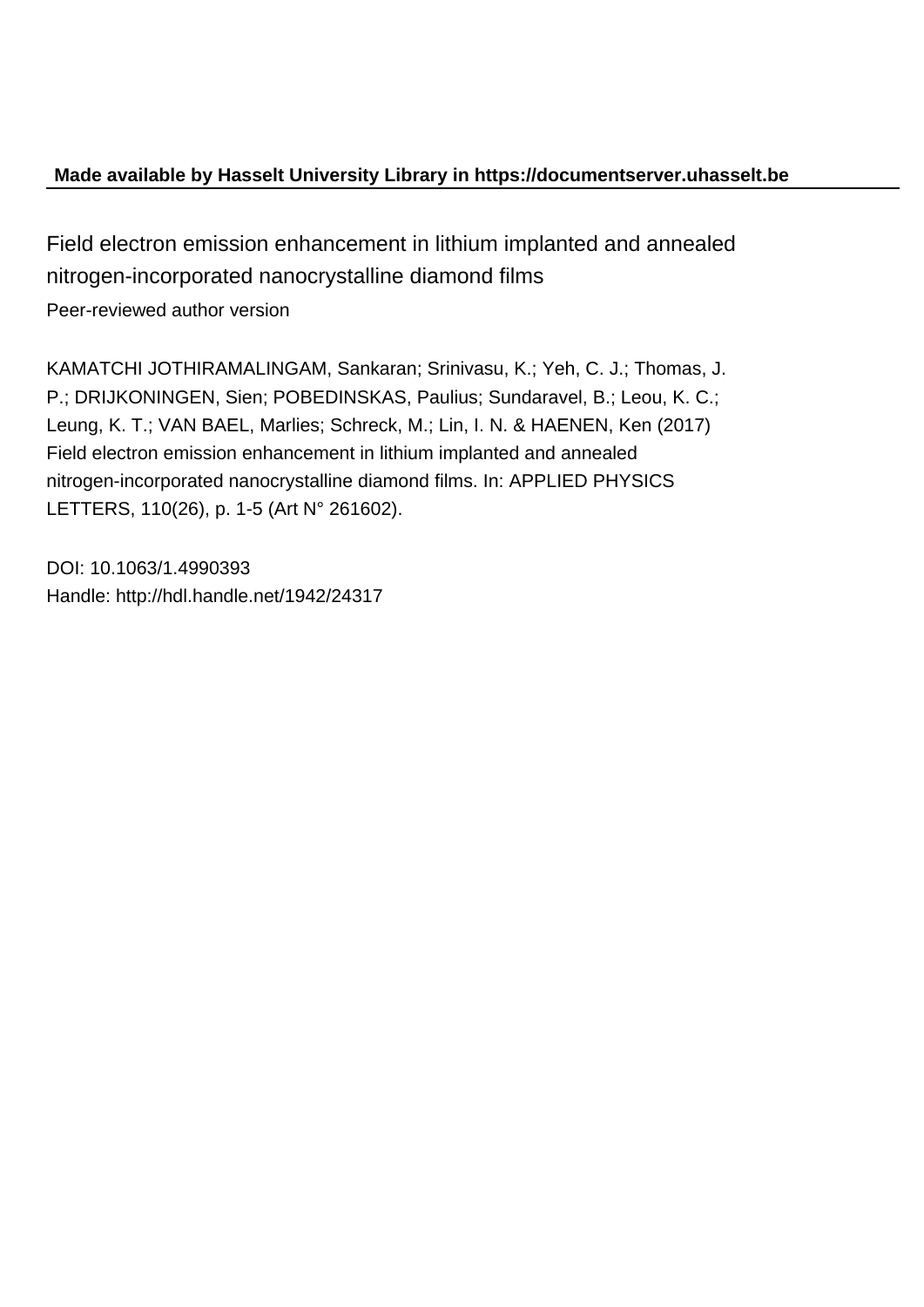## **Field electron emission enhancement in lithium implanted and annealed nitrogen-incorporated nanocrystalline diamond films**

K. J. Sankaran,<sup>1,2</sup> K. Srinivasu,<sup>3</sup> C. J. Yeh,<sup>3</sup> J. P. Thomas,<sup>4</sup> S. Drijkoningen,<sup>1,2</sup> P. Pobedinskas,<sup>1,2</sup> B. Sundaravel,<sup>5</sup> K. C. Leou,<sup>3</sup> K. T. Leung,<sup>4</sup> M. K. Van Bael,<sup>1,2</sup> M. Schreck,<sup>6</sup> I. N. Lin<sup>7,a)</sup> and K. Haenen $^{1,2,a)}$ 

<sup>1</sup> Institute for Materials Research (IMO), Hasselt University, 3590 Diepenbeek, Belgium.

*2 IMOMEC, IMEC vzw, 3590 Diepenbeek, Belgium.* 

<sup>3</sup>Department of Engineering and System Science, National Tsing Hua University, Hsinchu, Taiwan 30013, Republic of *China.* 

*4 WATLab and Department of Chemistry, University of Waterloo, Waterloo, Ontario N2L3G1, Canada.* 

*5 Materials Science Group, Indira Gandhi Centre for Atomic Research, Kalpakkam 603102, India.* 

*6 Institute of Physics, University of Augsburg, 86135 Augsburg, Germany.* 

*7 Department of Physics, Tamkang University, Tamsui 251, Taiwan, Republic of China.* 

<sup>a)</sup>Electronic mail: inanlin@mail.tku.edu.tw and ken.haenen@uhasselt.be

Field electron emission (FEE) properties of nitrogen-incorporated nanocrystalline diamond films were enhanced due to Li-ion implantation/annealing processes. Li-ion implantation mainly induced the formation of electron trap centers inside diamond grains, whereas post-annealing healed the defects and converted the *a*-*C* phase into nanographite, forming conduction channels for effective transport of electrons. This resulted in high electrical conductivity of 11.0 S/cm and enhanced FEE performance with low turn-on field of 10.6 V/ $\mu$ m, high current density of 25.5 mA/cm<sup>2</sup> (at 23.2)  $V/\mu$ m) and high lifetime stability of 1,090 min for nNCD films.

The superior field electron emission (FEE) properties of nanocrystalline diamond (NCD) film as compared to undoped microcrystalline diamond (MCD) films, create the possibility for this material to be the better material for cold cathode field emitters.<sup>1-3</sup> The  $sp^2$ -bonded carbon in the grain boundaries of NCD films is the genuine factor for the enhanced FEE properties of these films as

 $\mathcal{L}_\mathcal{L} = \{ \mathcal{L}_\mathcal{L} = \{ \mathcal{L}_\mathcal{L} = \{ \mathcal{L}_\mathcal{L} = \{ \mathcal{L}_\mathcal{L} = \{ \mathcal{L}_\mathcal{L} = \{ \mathcal{L}_\mathcal{L} = \{ \mathcal{L}_\mathcal{L} = \{ \mathcal{L}_\mathcal{L} = \{ \mathcal{L}_\mathcal{L} = \{ \mathcal{L}_\mathcal{L} = \{ \mathcal{L}_\mathcal{L} = \{ \mathcal{L}_\mathcal{L} = \{ \mathcal{L}_\mathcal{L} = \{ \mathcal{L}_\mathcal{$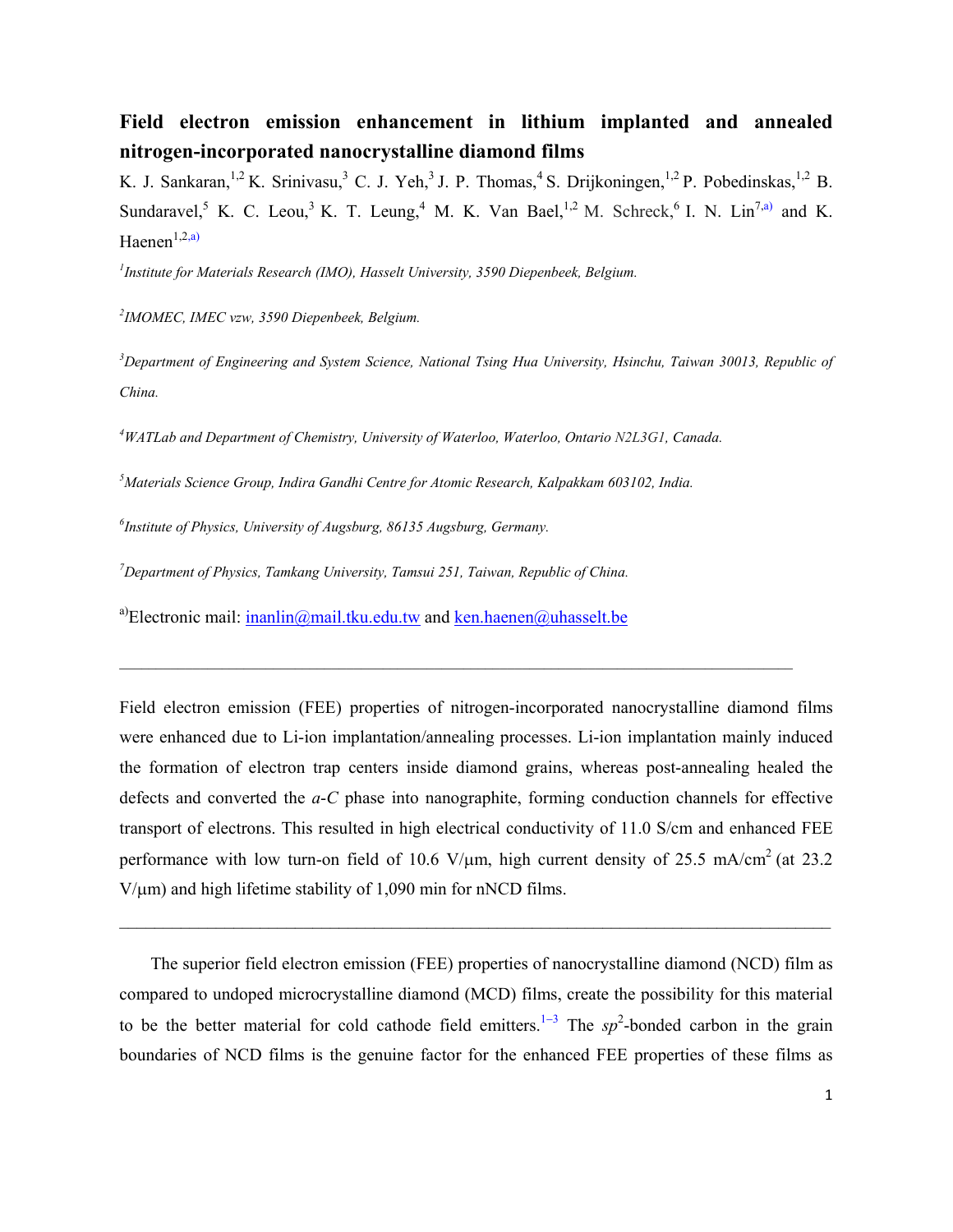compared with MCD films. $4.5$  Though, the non-diamond carbon is not conductive enough restricting the FEE characteristics achievable for NCD films. Facilitating the formation of nanographitic phases in the grain boundaries due to nitrogen addition ( $> 20\%$ ) in CH<sub>4</sub>/Ar plasma can improve the electrical conductivity (EC) that enhances the FEE properties of diamond films. However, high growth temperature (about  $700^{\circ}$ C) is entailed to activate the dopants for creating the good EC in the diamond films and as the growth mechanism is still not clear the reproducible growth of the films is made very difficult.<sup>6,7</sup>

On the other hand, theoretical studies have predicted that lithium should act as a shallow donor in diamond in interstitial sites.<sup>8</sup> Doping diamond with lithium is achieved *ex-situ* by implantation,<sup>9</sup> diffusion (including electro-diffusion),  $10,11$  adsorption<sup>12</sup> or *in-situ* via the addition of Li to the gas phase during diamond growth.13 Possibly, due to their high chemical activity, Li atoms do not occupy single interstitial positions but aggregate or couple with other impurities and defects.<sup>14</sup> Other theoretical calculations envisage a low activation energy for Li diffusion in the crystal lattice of diamond. Nevertheless, attempts to incorporate Li into bulk diamond were unsuccessful.15 Smith *et al.*16 reveals that Li-ion implantation into polycrystalline diamond films does exhibit pronounced diffusion of Li to the grain boundary phases of the diamond films after annealing at 1000°C and above. Consequently, Li ions are suitable for ion implantation into NCD films to activate the formation of nanographitic phases in the grain boundaries so as to enhance the FEE properties for these films.

In this context, nitrogen incorporated nanocrystalline diamond (nNCD) films were implanted by Li ions followed by annealing at 1000 °C for obtaining improved EC and FEE characteristics of nNCD films. The effects of Li-ion implantation/annealing processes on the microstructural evolution of nNCD films were investigated in detail using transmission electron microscopy (TEM) and X-ray photoelectron spectroscopy (XPS). The potential mechanism of enhanced EC and FEE properties of nNCD films is the induction of nanographitic phases in the grain boundaries of nNCD films due to Li-ion implantation/annealing processes.

The nNCD films were grown on silicon substrates (1 cm  $\times$  1 cm) using an ASTeX 6500 series microwave plasma enhanced chemical vapor deposition system. Prior to nNCD film growth, the silicon substrates were nucleated with a water based state-of-the-art colloidal suspension of 5 nm detonation nanodiamonds.<sup>17</sup> The nNCD film was deposited in a gas mixture of CH<sub>4</sub>(6%), H<sub>2</sub>(89%) and  $N_2(5\%)$  with flow rates of 18, 267 and 15 sccm, a microwave power of 2500 W, a pressure of 20 Torr and a substrate temperature of 540°C, respectively. The substrate temperature was measured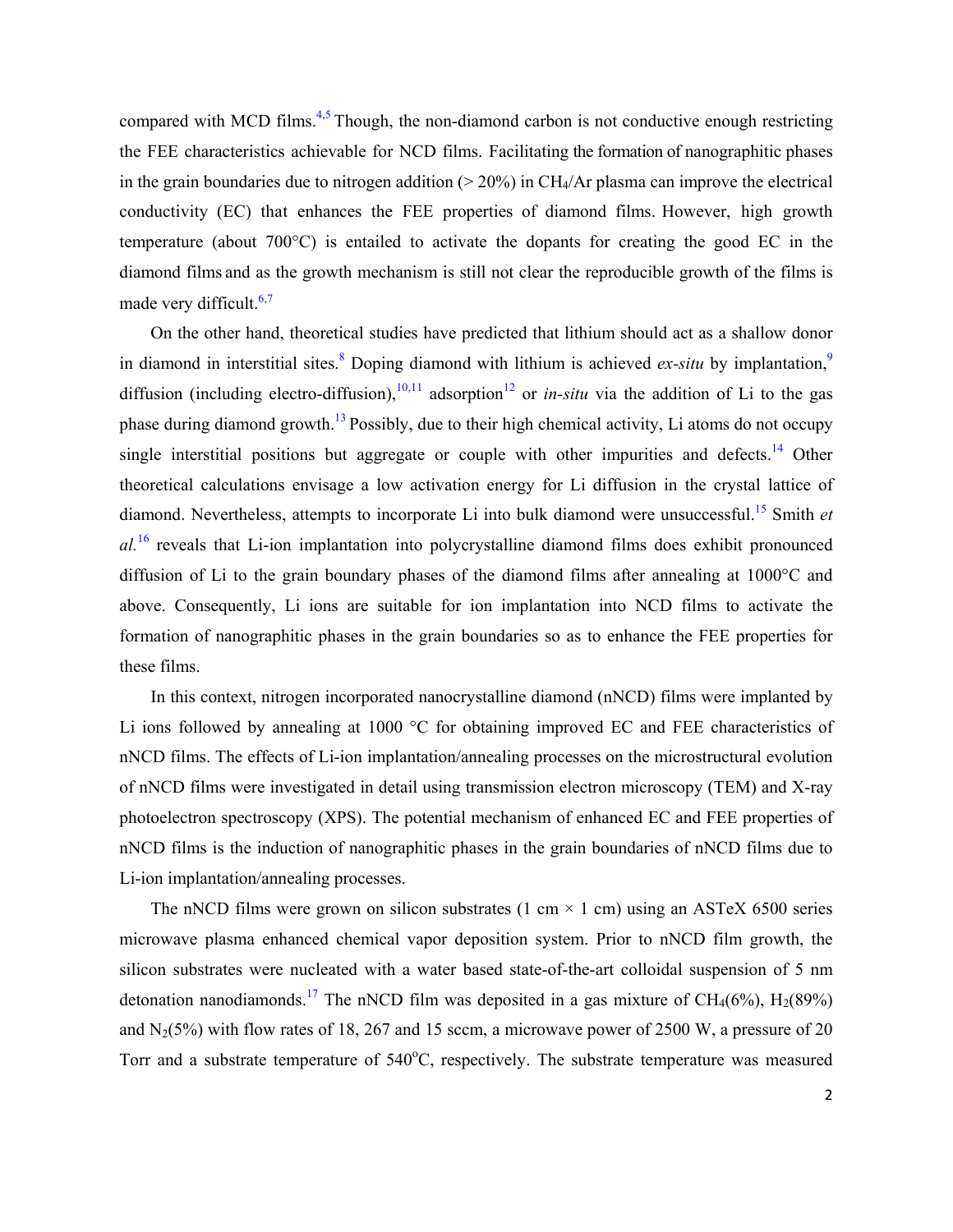using a single color optical pyrometer. It should be noted that 5%  $N_2$  was added to the CH<sub>4</sub>/H<sub>2</sub> plasma to decrease the grain size of the diamond films and to increase the proportion of grain boundaries phase in the films, both in thickness and number density.<sup>18</sup> The nNCD deposition was carried out for 2 h to reach a thickness of 500 nm. The characteristics of pristine nNCD films are illustrated in Fig. S1.

Lithium-ion implantations were performed at room temperature with an implantation energy of 50 keV (EATON, 200 kV). TRIM software was used to evaluate the trajectory of the Li ions and to estimate the critical dose for transforming the  $sp^3$  bonds to  $sp^2$  bonds.<sup>19</sup> 50 keV Li has a range of 174 nm with a standard deviation (longitudinal straggling) of 35 nm in diamond, as calculated by TRIM (Fig. S2). The pristine, non-implanted nNCD films are designated as Li0. Several nNCD films were grown using the same growth parameters and were undergone implantations using ion doses of  $10^{12} - 10^{15}$  ions/cm<sup>2</sup>, which were called Li12, Li13, Li14 and Li15 samples, respectively. Moreover, the Li15 films were further annealed at  $1000^{\circ}$ C for 30 min under vacuum (10<sup>-6</sup> Torr) and are designated as Li15A films. The films were still on the Si substrates during post-annealing.

Hall measurements in a van der Pauw configuration (ECOPIA HMS-3000) were carried out to examine the conductive behavior of the Li-ion implanted nNCD films. Curve I (closed symbols) in Fig. 1(a) shows that the EC of Li0 films is low and the EC of Li-ion implanted nNCD films increases monotonously with increasing ion dosage. But the extent of the increase is limited. The EC value reached only around  $7.8 \times 10^{-4}$  S/cm for Li15 films. Interestingly, post-annealing of Li15 films abruptly increased the EC of the films to a large value of 11.0 S/cmwith a carrier concentration of  $2.4 \times 10^{18}$  cm<sup>-3</sup> and mobility values of  $\sim 55$  cm<sup>2</sup>/V s. The obtained EC value of Li15A films is comparable with that of the other ion implanted diamond films<sup>20-22</sup> [see Table SI(a)].

The FEE properties of the samples were measured with an electrometer (Keithley 2410) using a parallel cathode–anode set-up at pressure below  $10^{-6}$  Torr,<sup>7</sup> where the cathode is the diamond films and the anode is a molybdenum rod of diameter 2 mm. The FEE characteristics of the materials were explained using the Fowler-Nordheim (F-N) theory.<sup>23</sup> The turn-on field  $(E_0)$  was designated as the lowest value of the F-N plots, corresponding to the intersection of the low and high electric field segments. The Li0 films exhibit a large  $E_0$  value of 25.6 V/ $\mu$ m with a low current density (*J*) of 4.5 mA/cm<sup>2</sup> at an applied field of 46.4 V/ $\mu$ m [curve I, Fig. 1(b)]. The  $E_0$  value, [curve II (open symbols), Fig.  $1(a)$ ], decreased consistently with the dosage of Li-ion implantation. The Li15 films show a smaller  $E_0$  value of 19.6 V/ $\mu$ m and *J* of 8.4 mA/cm<sup>2</sup> at an applied field of 35.8 V/ $\mu$ m [curve II, Fig. 1(b)]. After post-annealing process, the  $E_0$  value lowered tremendously to 10.6 V/ $\mu$ m for Li15A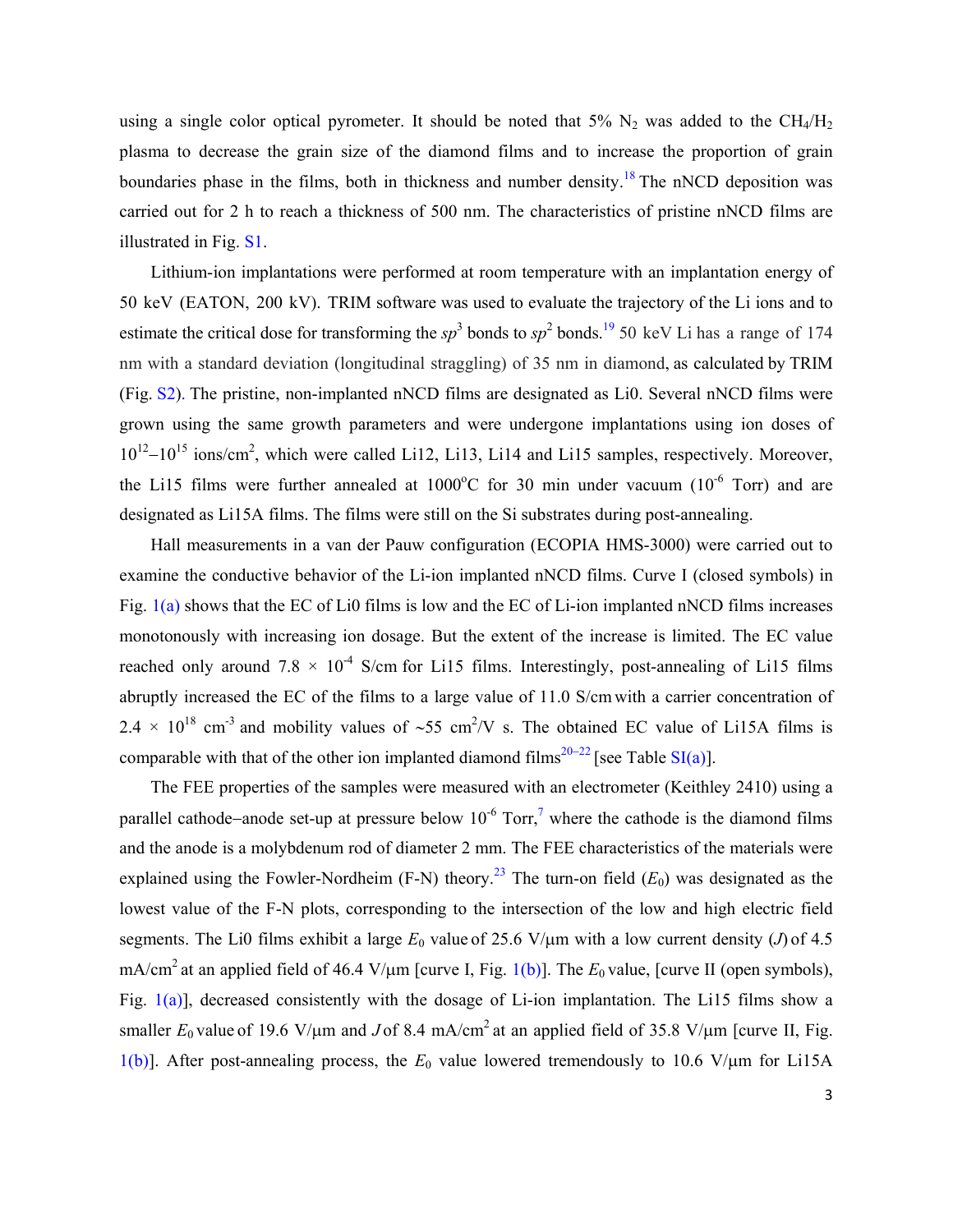films and shows a high *J* of 25.5 mA/cm<sup>2</sup> at an applied field of 23.2 V/ $\mu$ m [curve III, Fig. 1(b)]. The effective work functions ( $\varphi_{\text{eff}}$ ) of these diamond films calculated from the slope of the F-N plots [inset of Fig. 1(b)] are  $(\varphi_{\text{eff}})_{\text{Li0}} = 0.053$  eV for Li0 films,  $(\varphi_{\text{eff}})_{\text{Li15}} = 0.047$  eV for Li15 films, and  $(\varphi_{\text{eff}})_{\text{Li15A}} = 0.021$  eV for Li15A, revealing a low  $\varphi_{\text{eff}}$  value for nNCD films due to Li-ion implantation/annealing. The improvement in FEE properties due to Li-ion implantation/annealing processed is correlated closely with the increment in EC of the films. The effect of Li-ion implantation in modifying the FEE properties of nNCD films is shown as the variation in *J*-*E* curves against the dosage of Li-ions in Fig. S3. The data presented in these figures are the average of FEE properties of many nNCD based FEE cathodic devices which were tested in the same configuration.

The *J* versus time curve is displayed in Fig. 1(c), which signifies that the emission current for Li15A films sustained a period of 1090 min at a *J* value of 5.05 mA/cm<sup>2</sup>, corresponding to a working field of 18.0 V/ $\mu$ m. Conversely, Li15 films show a lifetime stability only up to a period of 650 min at a working field of 34.6 V/µm corresponding to a *J* of 5.03 mA/cm<sup>2</sup> [inset of Fig. 1(c)]. The Li0 films show even shorter lifetime (360 min at a working field of 44.6 V/μm corresponding to a *J* of 3.03  $mA/cm<sup>2</sup>$  (Fig. S4). The Li15A films are much more robust (lifetime  $> 1000$  min, even at high current density), compared with other conducting diamond films summarized in Table  $SI$ ,  $20-22,24-27$  which is an advantageous feature from a device application point of view.

The results described above indicated that annealing after Li-ion implantation enhanced the EC and FEE properties of nNCD films dramatically. To understand the genuine factor enhancing these properties, the characteristics of the Li15 films were investigated in detail. The scanning electron microscopy (SEM; FEI Quanta 200 FEG microscope) image shown in Fig. 2(a) depicts that the Li15 films have an equi-axed nano-sized granular structure with a very smooth surface. It should be mentioned that the SEM morphology of Li0 films is similar to those of Li15 films, i.e., the surface morphology of the nNCD films changed insignificantly after Li-ion implantation [Fig. S1(a)]. It looks similar even after post-annealing as shown in Fig. 2(b) for the SEM micrograph of the Li15A films. This phenomenon implies that the bombardment damage on the carbon atoms of diamond is very small due to the light weight of Li ions.

4 The inset of Fig. 2(a) shows the micro-Raman spectra (Horiba Jobin-Yvon T64000 spectrometer,  $\lambda = 488.0$  nm) of the Li15 and Li15A films, which were fitted using the multi-peak Gaussian function. Spectrum I in this figure shows that the Raman spectrum of the Li15 films contains a sharp peak at 1334 cm<sup>-1</sup> corresponding to  $sp^3$ -bonded carbon ("dia"), and a broadened peak at around 1365 cm<sup>-1</sup> (D-band) corresponding to disordered carbon. The G-band is observed at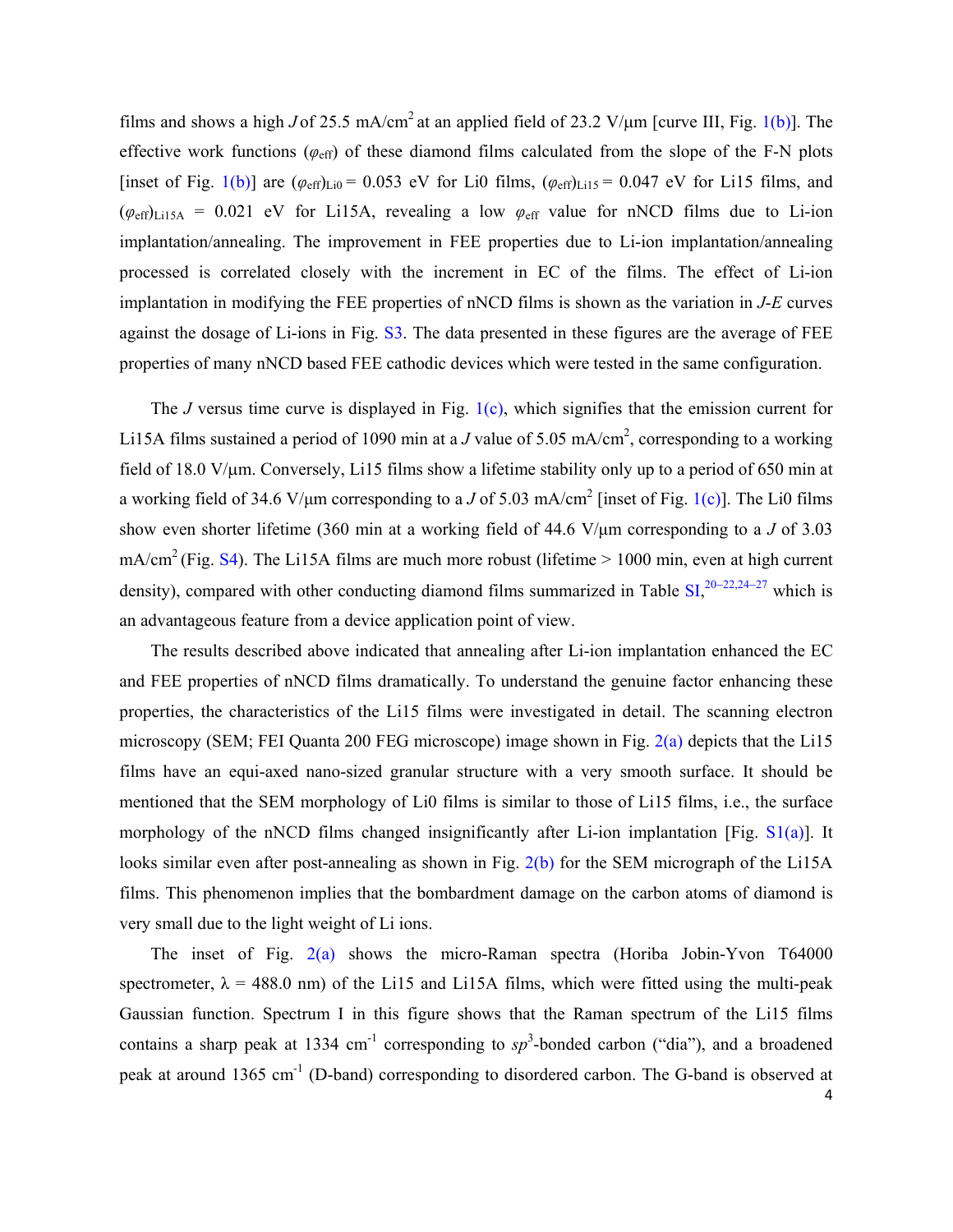around 1530 cm<sup>-1</sup>, which is usually observed between 1500 and 1600 cm<sup>-1</sup>.<sup>28</sup> There also exist peaks at around 1140 cm<sup>-1</sup> and 1520 cm<sup>-1</sup>, which are ascribed to the  $v_1$  and  $v_3$  modes of *trans*-polyacetylene  $(t-PA)$  present in the grain boundaries.<sup>28</sup> It should be mentioned that the broadened diamond peak is normally observed for the Li15 films due to the smallness in grain size (approximately nanometer scale) and also owing to the increasing concentration of a variety of growth defects comprising point defects, twins, internal stress and  $sp^2$  admixtures.<sup>29,30</sup> The Li-ion implantation process does not change the bonding structure for nNCD films profoundly such that the Raman spectrum of Li15 films looks similar to Raman spectrum of Li0 films [inset of Fig.  $S1(a)$ ]. The annealing after Li-ion implantation alters slightly the characteristics of the Raman spectrum of the films. Spectrum II in the inset of Fig.  $2(a)$  shows higher intensities of D and G bands which indicates amorphization and graphitization type of transitions in the nNCD films due to Li-ion implantation/annealing.<sup>31</sup> A shoulder peak observed at around 1538 cm<sup>-1</sup> (G<sup>\*</sup>-band) is possibly from the nanocrystalline graphite in the films.32 A reduction in the intensity of the *t*-PA peaks is observed, which is an indication of the dissociation of C-H bonds in *t*-PA located at the grain boundaries of nNCD films and the conversion of the  $t$ -PA phases into more stable nanographitic phases.<sup>30</sup>

Moreover, the near-surface characteristics of nNCD films were investigated using XPS (a Thermo-VG Scientific ESCALab 250 microprobe). The C1s peak of Li15 films [inset spectrum I, Fig.  $2(b)$ ] is observed at 286.0 eV, which is blue-shifted by 1.0 eV with respect to the normal C1s peak of  $sp^3$  diamond (285.0  $\pm$  0.2 eV).<sup>32</sup> The blue-shift of the C1s peak for the Li15 films is due to the removal of H<sup>-</sup>, exposing the dangling bonds, which act as trapping centers for electrons. Notably, in the pristine nNCD films, the H<sup>-</sup> ions are supposed to be absorbed in atomic defects (vacancies), compensating for dangling bonds.<sup>33</sup> Trapping of charges in the defect states is the possible reason for the increase in surface charging and the C1s blue shift after ion implantation.<sup>34,35</sup> Post-annealing markedly altered the XPS characteristics of the Li15 films. The C1s peak reversely shifted toward the normal C1s peak at 285.0 eV for Li15A films [inset spectrum II, Fig. 2(b)], implying that the surface charges were eliminated due to the post-annealing process. Moreover, the C1s peak was fitted with Lorentzian peaks using Shirley's method to estimate the relative intensities of  $sp^3$  and  $sp^2$ components of Li15 and Li15A films. Spectrum I in the inset of Fig.  $2(b)$  indicates that, for Li15 films,  $sp^2$  bonding is dominant with an intensity of 56.2% while the  $sp^3$  peak has an intensity of 43.8%. Spectrum II in the inset of Fig.  $2(b)$  shows that, after the annealing process, the  $sp^2$  peak intensity increased to  $61.4\%$ , while  $sp^3$  peak intensity decreased to 38.6% for Li15A films. Consequently, the annealing process increased markedly the content of the  $sp^2$  phases in Li-ion implanted nNCD films.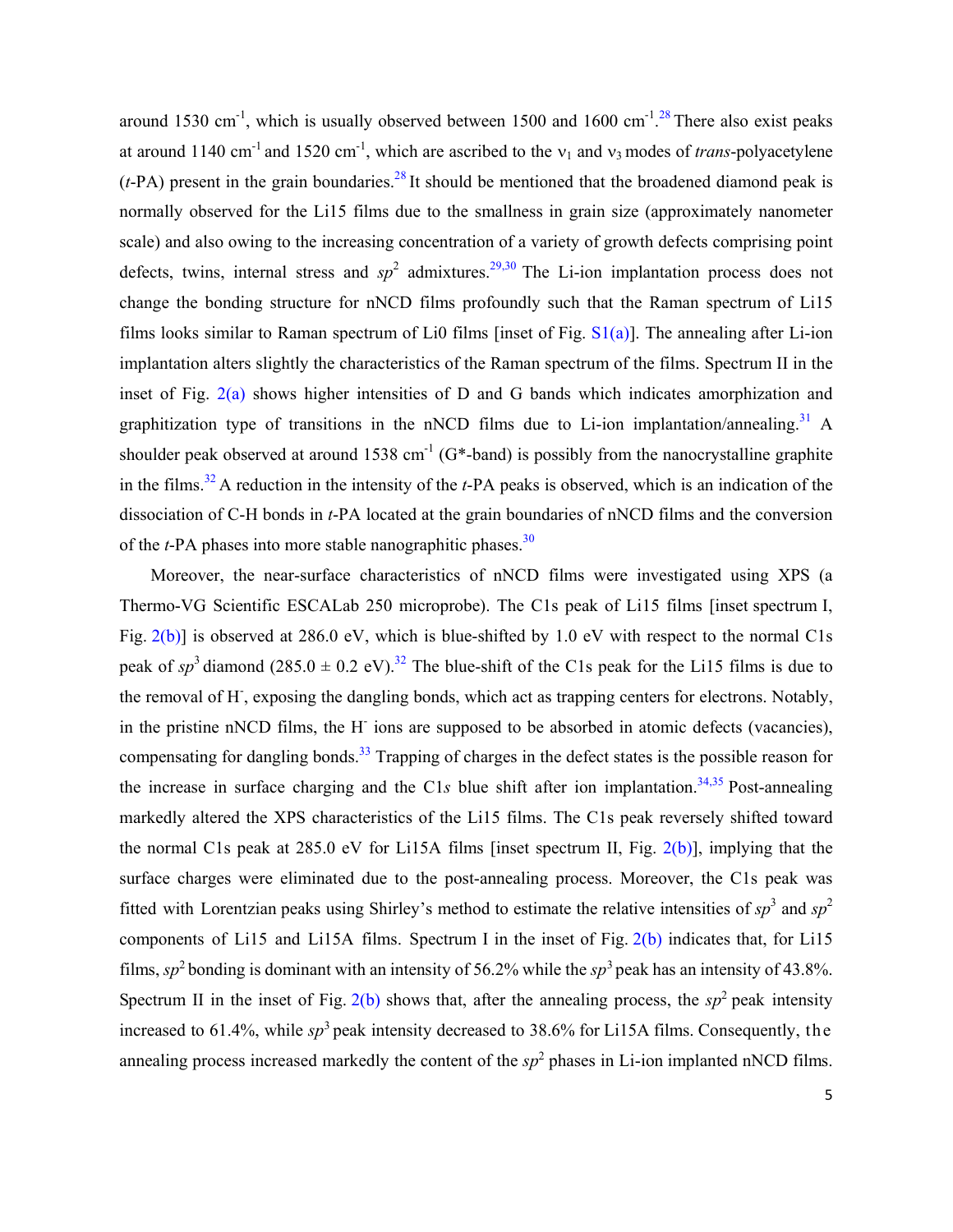Notably, the XPS is a surface sensitive measurement. The percentage of  $sp^2$ - and  $sp^3$ -bonds estimated from XPS represents the content of these bonds on the surface of Li15 and Li15A films that is not the same as those in the bulk of the films.

Figure 3(a) shows the typical bright field TEM (JEOL, 2100F) micrograph for the Li15A films with the inset showing the corresponding selective area electron diffraction (SAED) pattern. The SAED pattern illustrates that, besides the diffraction rings corresponding to the (111), (220), and (311) lattice planes of diamond, a diffused ring of donut-geometry appears in the center of the SAED pattern indicating the existence of some nanographitic phases in the films. The high-resolution TEM microstructure corresponding to region "A" in Fig.  $3(a)$  is shown in Fig.  $3(b)$ . The Fourier transformed (FT) diffractogram corresponding to the entire structure image is shown as the inset of Fig.  $3(b)$  as FT<sub>0</sub>. The FT<sub>0</sub> image consists of diffraction spots arranged in ring geometry, indicating the presence of randomly oriented diamond grains. A faint diffuse ring with donut-geometry is observable, implying the existence of nanographite in this material. The existence of diamond and nanographitic phases is highlighted by FT images shown as  $ft<sub>1</sub>$  and  $ft<sub>2</sub>$ , which correspond to regions "1" and "2" in Fig.  $3(b)$ , respectively. Furthermore, the plasmon-loss electron energy loss spectroscopy (EELS; Gatan Enfina) of Li15A films [spectrum II in Fig.  $S5(b)$ ] indicates that there is a hump near 27 eV  $(S_3$ -band), which corresponds to crystalline  $sp^2$ -bonded carbon, i.e. the nanographitic phase.<sup>36-38</sup> From TEM and EELS investigations, it is noticed that Li-ion implantation/annealing processes induce the formation of nanographitic phases, which is in accord with the Raman and XPS investigations. Presumably, the nanographite phase creates conducting paths for transporting electrons that is the key factor resulting in enhanced EC and FEE properties for Li15A films.

Restated, without the post-annealing process, the incident low kinetic-energy Li ions, which are much lighter than the carbon atoms, do not efficiently interact with the *a*-*C* (or *t*-PA) phases in the grain boundaries of nNCD films. Instead, they interact with the carbon atoms in diamond grains of nNCD films, inducing the formation of electron trap centers that might deleteriously hinder the EC and FEE behavior of nNCD films. Only after post-annealing, the atomic defects induced in diamond grains were effectively healed and electron trap centers were eliminated. The *a*-*C* (or *t*-PA) phases were converted into nanographitic phases, which created conducting paths for transporting electrons and thus, enhanced the EC and FEE behaviors of Li15A films. Such behavior is totally different from the case where the ultrananocrystalline diamond (UNCD) films were implanted with heavier ions such as  $Au^{24}$ ,  $Cu^{25}$ , or Pt<sup>26</sup> [Table SI(b)]. In those cases, the EC and FEE behavior of UNCD films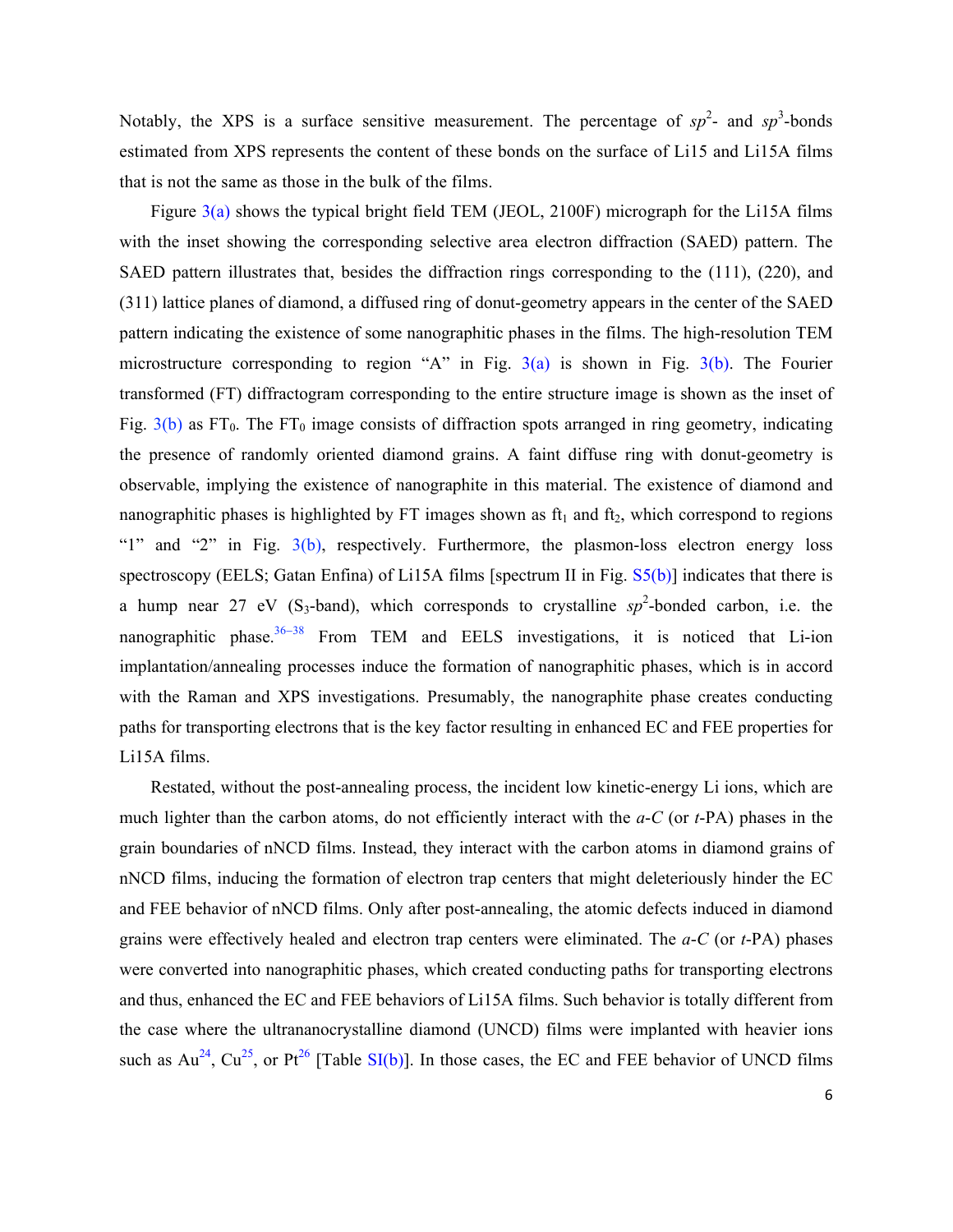were markedly enhanced even when the films were as-implanted. Since the diamond grains in UNCD films are extremely small ( $\sim$ 5 nm) and the grain boundaries are relatively thick ( $\sim$ 0.1 nm), the incident heavy ions mainly interact with the *t*-PA phase in the grain boundaries, converting *t*-PA into nanographite due to the catalytic effect of the incident ions, which are heavy and energetic, and improving the EC and FEE characteristics of the materials.<sup>24-26</sup> Post-annealing process further enhanced these characteristics.<sup>25,26</sup> The other distinctly different feature between the Li-ion implanted NCD films and the heavy ion implanted UNCD films is that the UNCD films contain very wide grain boundaries, which are susceptible to ion bombardment damage, leading to unsatisfactory lifetime stability of the materials.<sup>26</sup> In contrast, nNCD films consist of relatively large diamond grains (50–80 nm) with much thinner grain boundaries. The nanographitic phases induced in these materials due to Li-ion implantation/annealing processes were sandwiched in between diamond grains that can survive the ion bombardment damage. The Li15A films thus illustrated much better robustness than those of heavy ion-implanted UNCD films, although they did not show as good EC and FEE performances. However, the robustness of FEE materials is of more concern in some device applications such as the case when FEE materials are used as cathode in a microplasma device.<sup>39</sup>

In summary, the enhanced EC and FEE properties were achieved for nNCD films due to Li-ion implantation/annealing. Li-ion implantation induced both electron trap centers and *a*-*C* phases in these films. Post-annealing healed the atomic defects and converted the *a*-*C* phase into nanographitic phases. These nanographitic phases enriched the EC of the films which is probably the major reason for the enhanced FEE properties. These properties, viz. a low  $E_0$  of 10.6 V/ $\mu$ m and a high *J* of 25.5  $mA/cm<sup>2</sup>$ , along with a long lifetime stability of 1090 min, renders the Li-ion implanted and annealed films a potential candidate for applications in flat panel displays and high brightness electron sources.

## **Supplementary Material**

See supplementary material for SEM morphology, TEM microstructure, Raman spectrum and lifetime stability measurements of pristine nNCD (Li0) films, the trajectory of Li ions in nNCD films simulated by TRIM software and FEE properties of nNCD films implanted with various Li dosage.

The authors like to thank the financial support of the Research Foundation Flanders (FWO) via Research Projects G.0456.12N and G.0905.12N, and the Methusalem "NANO" network. K. J. Sankaran and P. Pobedinskas are Postdoctoral Fellows of the Research Foundation-Flanders (FWO).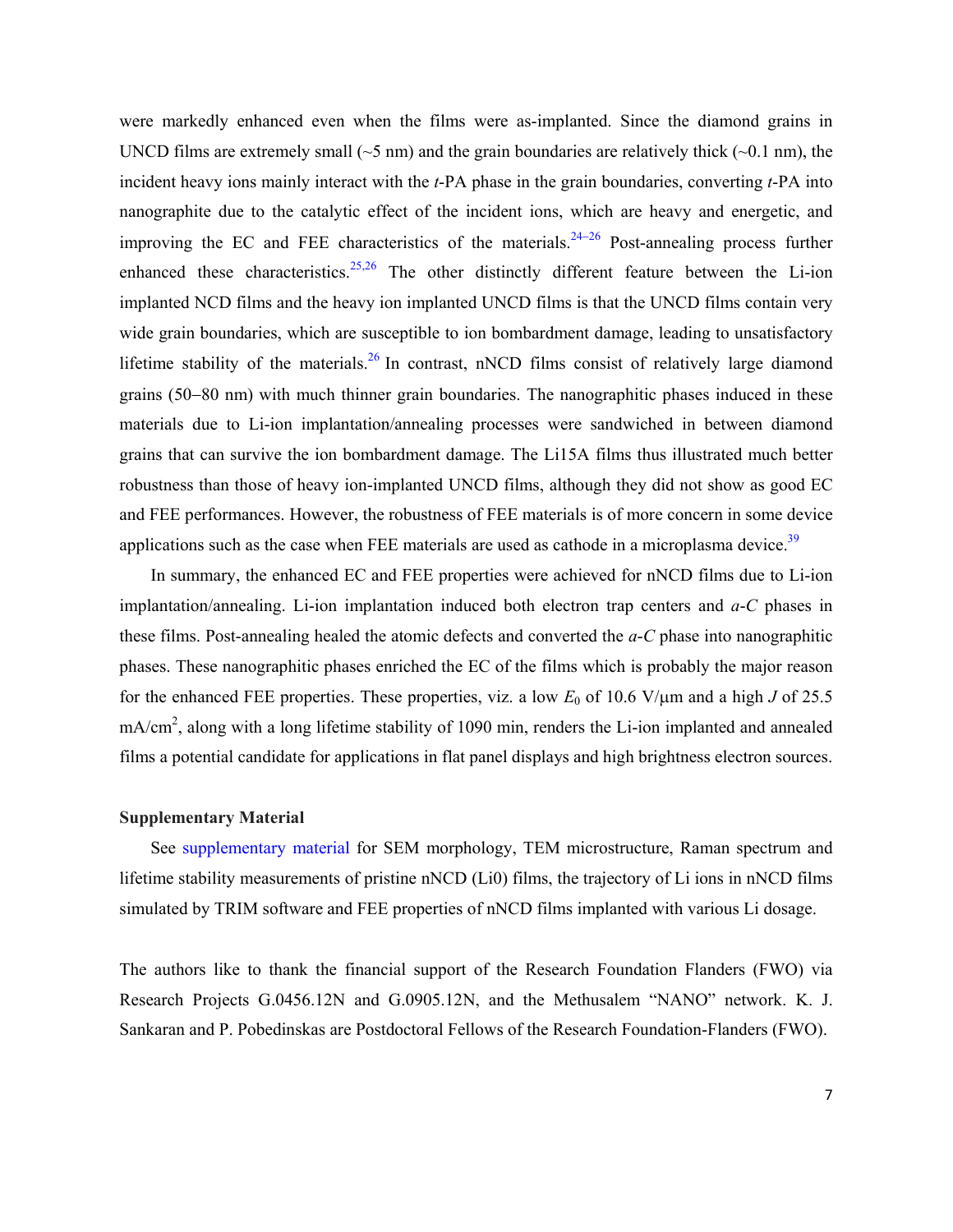- <sup>1</sup>A. N. Obraztsov, and A. A. Zakhidov, Diamond Relat. Mater. **13**, 1044 (2004).
- 2 W. Zhu, G. P. Kochanski, and S. Jin, Science **282**, 1471 (1998).
- 3 K. Okano, S. Koizumi, S. R. P. Silva, and G. A. J. Amaratunga, Nature **381**, 140 (1996).
- <sup>4</sup>H. C. Chen, K. J. Sankaran, S. C. Lo, L. J. Lin, N. H. Tai, C. Y. Lee, and I. N. Lin, J. Appl. Phys. **112**, 103711 (2012).
- 5 C. S. Wang, H. C. Chen, H. F. Cheng, and I. N. Lin, J. Appl. Phys. **107**, 034304 (2010).
- 6 S. Bhattacharyya, O. Auciello, J. Birrell, J. A. Carlisle, L. A. Curtiss, A. N. Goyette, D. M. Gruen,
- A. R. Krauss, J. Schlueter, A. Sumant, and P. Zapol, Appl. Phys. Lett. **79**, 1441 (2001).
- ${}^{7}K$ . J. Sankaran, J. Kurian, H. C. Chen, C. L. Dong, C. Y. Lee, N. H. Tai, and I. N. Lin, J. Phys. D: Appl. Phys. **45**, 365303 (2012).
- 8 J. P. Goss, R. J. Eyre, and P. R. Briddon, Phys. Status Solidi B **245**, 1679 (2008).
- <sup>9</sup>R. A. Khmelnitsky, V. V. Saraykin, V. A. Dravin, E. V. Zavedeyev, S. V. Makarov, V. S. Bronsky, and A. A. Gippius, Surf. Coat. Tech. **307**, 236 (2016).
- <sup>10</sup>J. te Nijenhuis, G. Z. Cao, P. C. H. J. Smits, W. J. P. van Enkevort, L. J. Giling, P. F. A. Alkemade, M. Nesladek, and Z. Remes, Diamond Relat. Mater. **6**, 1726 (1997).
- <sup>11</sup>C. Uzan-Saguy, C. Cytermann, B. Fizgeer, V. Richter, R. Brener, and R. Kalish, *Phys. Status Solidi* A **193**, 508 (2002).
- <sup>12</sup>K. M. O'Donnell, T. L. Martin, M. T. Edmonds, A. Tadich, L. Thomsen, J. Ristein, C. I. Pakes, N. A. Fox, and L. Ley, Phys. Status Solidi A **211**, 2209 (2014).
- 13M. Zamir Othman, P. W. May, N. A. Fox, and P. J. Heard, Diamond Relat. Mater. **44**, 1 (2014).
- 14G. Popovici, T. Sung, S. Khasawinah, M. A. Prelas, J. Appl. Phys. **77**, 5625 (1995).
- 15G. Popovici, R. G. Wilson, T. Sung, M. A. Prelas, and S. Khasawinah, J. Appl. Phys. **77 (10)**, 5103 (1995).
- $^{16}$ S. P. Smith, M. I. Landstrass, and R. G. Wilson, in A. Benninghoven, K. T. F. Janssen, J. Tumpner and H. W. Werner (eds.), Secondary Ion Mass Spectrometry, SIMS VIII, Wiley, New York, 1992, p. 159.
- <sup>17</sup>O. A. Williams, O. Douheret, M. Daenen, K. Haenen, E. Osawa, and M. Takahashi, Chem. Phys. Lett. **445**, 255 (2007).
- 18K. J. Sankaran, N. H. Tai, and I. N. Lin, J. Appl. Phys. **117**, 075303 (2015).
- 19C. Uzan-Saguy, C. Cytermann, B. R. Ritcher, V. M. Shaanan, and R. Kalish, Appl. Phys. Lett. **67**, 1194 (1995).
- 20X. J. Hu, J. S. Ye, H. Hu, X. H. Chen, and Y. G. Shen, Appl. Phys. Lett. **99**, 131902 (2011).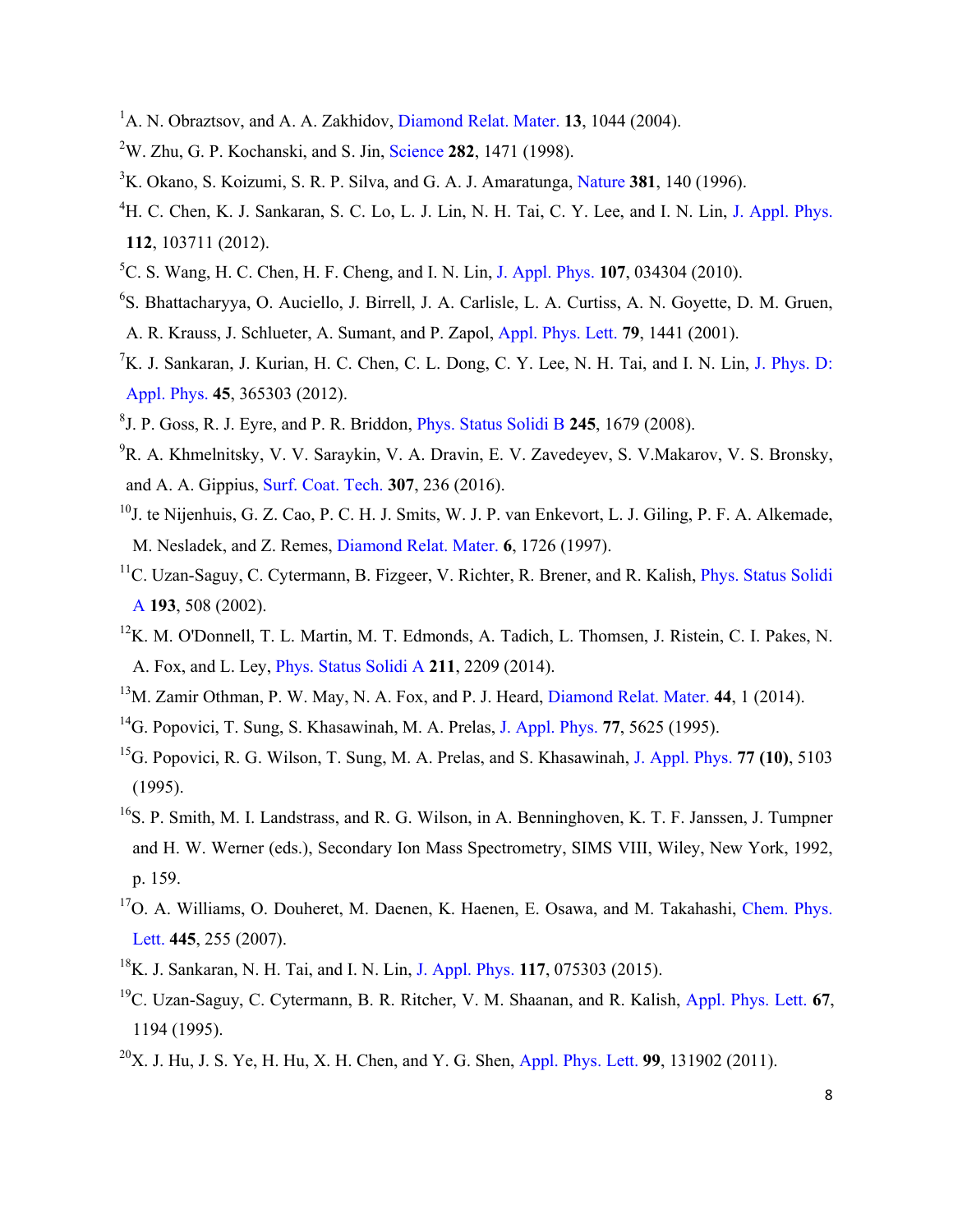- $21X$ . J. Hu, J. S. Ye, H. J. Liu, Y. G. Shen, X. H. Chen, and H. Hu, J. Appl. Phys. 109, 053524 (2011).
- 22R. Arenal, P. Bruno, D. J. Miller, M. Bleuel, J. Lal, and D. M. Gruen, Phys. Rev. B **75**, 195431 (2007).
- 23R. H. Fowler and L. Nordheim, Proc. R. Soc. London, Ser. A **119**, 173 (1928).
- $24$ K. J. Sankaran, H. C. Chen, B. Sundaravel, C. Y. Lee, N. H. Tai, and I. N. Lin, Appl. Phys. Lett. **102**, 061604 (2013).
- 25K. J. Sankaran, K. Panda, B. Sundaravel, N. H. Tai, and I. N. Lin, J. Appl. Phys. **115**, 063701 (2014).
- 26K. J. Sankaran, K. Panda, B. Sundaravel, N. H. Tai, and I. N. Lin, J. Mater. Chem. C **3**, 2632 (2015).
- 27J. P. Thomas, H. C. Chen, N. H. Tai, and I. N. Lin, ACS Appl. Mater. Interfaces **3**, 4007 (2011).
- 28C. Mapelli, C. Castiglioni, G. Zerbi, and K. Mullen, Phys. Rev. B **60**, 12710 (1999).
- 29A. C. Ferrari, and J. Robertson, Phys. Rev. B: Condens. Matter Mater. Phys. **63**, 121405 (2001).
- <sup>30</sup>A. Ilie, A. C. Ferrari, T. Yagi, S. E. Rodil, J. Robertson, E. Barborini, and P. Milani, J. Appl. Phys. **90**, 2024 (2001).
- 31R. Kalish, Carbon **37**, 781 (1999).
- 32S. Talapatra, P. G. Ganesan, T. Kim, R. Vajtai, M. Huang, M. Shima, G. Ramanath, D. Srivastava, S. C. Deevi, and P. M. Ajayan, Phys. Rev. Lett. **95**, 097201 (2005).
- 33D. Zhou, T. G. McCauley, L. C. Qin, A. R. Krauss, and D. M. Gruen, J. Appl. Phys. **83**, 540 (1998).
- 34A. Hoffman, I. Andrienko, D. N. Jamieson, and S. Pawar, Appl. Phys. Lett. **86**, 044103 (2005).
- 35Y. Fan, A. G. Fitzgerald, P. John, C. E. Troupe, and J. I. B. Wilson, Surf. Interface Anal. **34**, 703 (2002).
- 36D. M. Gruen, S. Liu, A. R. Krauss, J. Luo, and X. Pan, Appl. Phys. Lett. **64(12)**, 1502 (1994).
- 37P. Kovarik, E. B. D. Bourdon, and R. H. Prince, Phys. Rev. B **48**, 12123 (1993).
- 38I. Jimenez, M. M. Garcia, J. M. Albella, and L. J. Terminello, Appl. Phys. Lett. **73**, 2911 (1998).
- 39S. Kunuku, K. J. Sankaran, C. L. Dong, N. H. Tai, K. C. Leou and I. N. Lin, RSC Adv. **4**, 47865 (2014).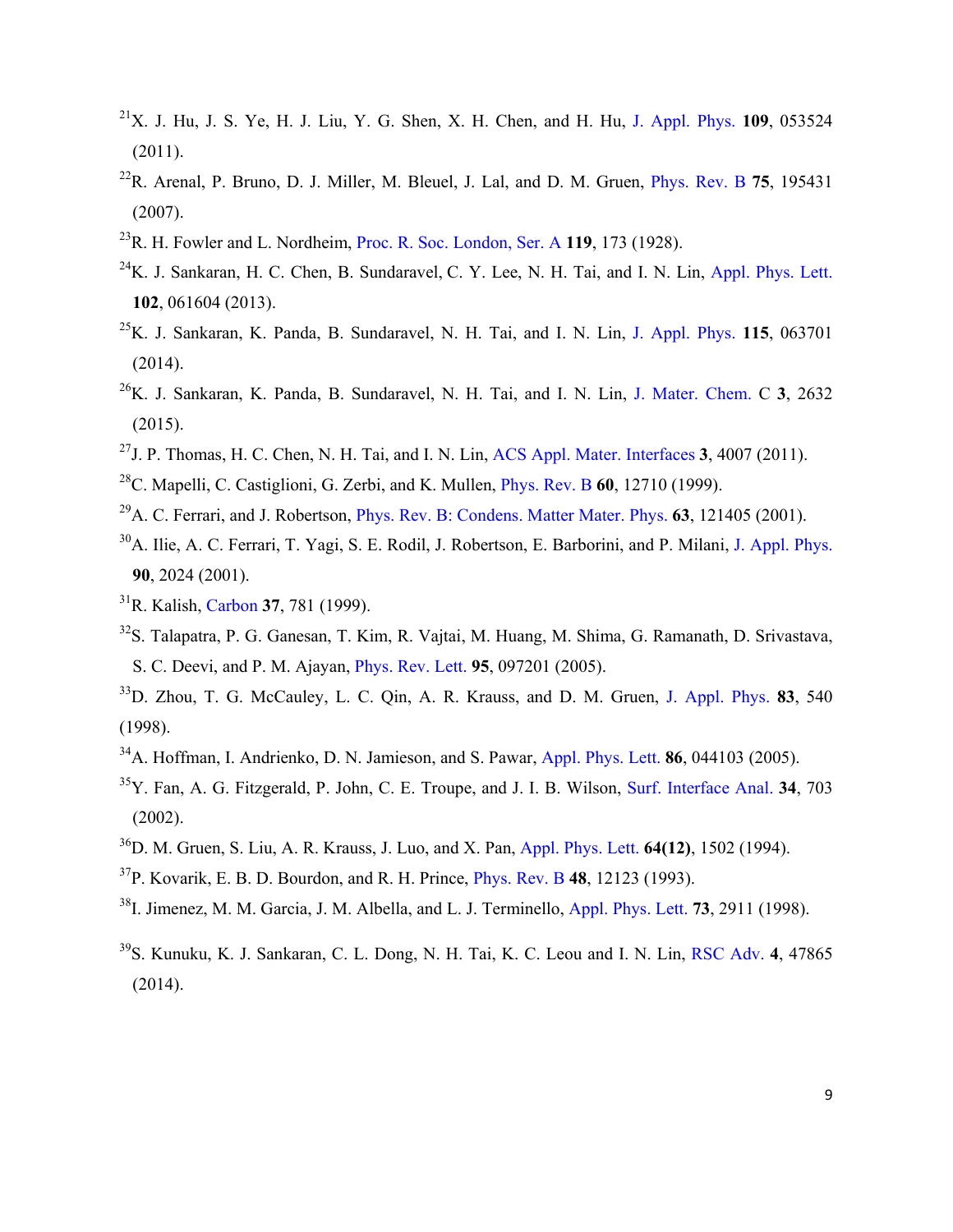## **Figure captions**

- **FIG. 1.** (a) Variation in the electrical conductivity (curve I, closed squares) and turn-on field (curve II, open circles) of nNCD films implanted with various dosages of Li-ions and subsequent annealing. (b) Field electron emission properties (current density-applied field, *J-E*, curves) measured in high vacuum environment for I. Li0. II. Li15 and III. Li15A films with the inset showing the corresponding Fowler-Nordheim (F-N) plots corresponding to the *J-E* curves. (c) The lifetime stability measurements (*J*-time curves) for Li15A films with the inset showing the lifetime stability measurements for Li15 films.
- **FIG. 2.** SEM images of (a) Li15 films and (b) Li15A films; the inset in "a" shows the micro-Raman  $(\lambda = 488.0 \text{ nm})$  spectra of I. Li15 and II. Li15A films; the inset in "b" shows the C1s XPS spectra of I. Li15 and II. Li15A films.
- **FIG. 3.** (a) Bright-field TEM micrograph of Li15A films with corresponding SAED pattern shown as inset. (b) The high-resolution TEM micrograph of Li15A films corresponding to the regions "A" in "a". The inset  $FT_0$  shows the Fourier-transformed image corresponding to the whole structure image. The  $ft_1$  and  $ft_2$  images show the FT images corresponding to regions "1" and "2" of the structure image, respectively.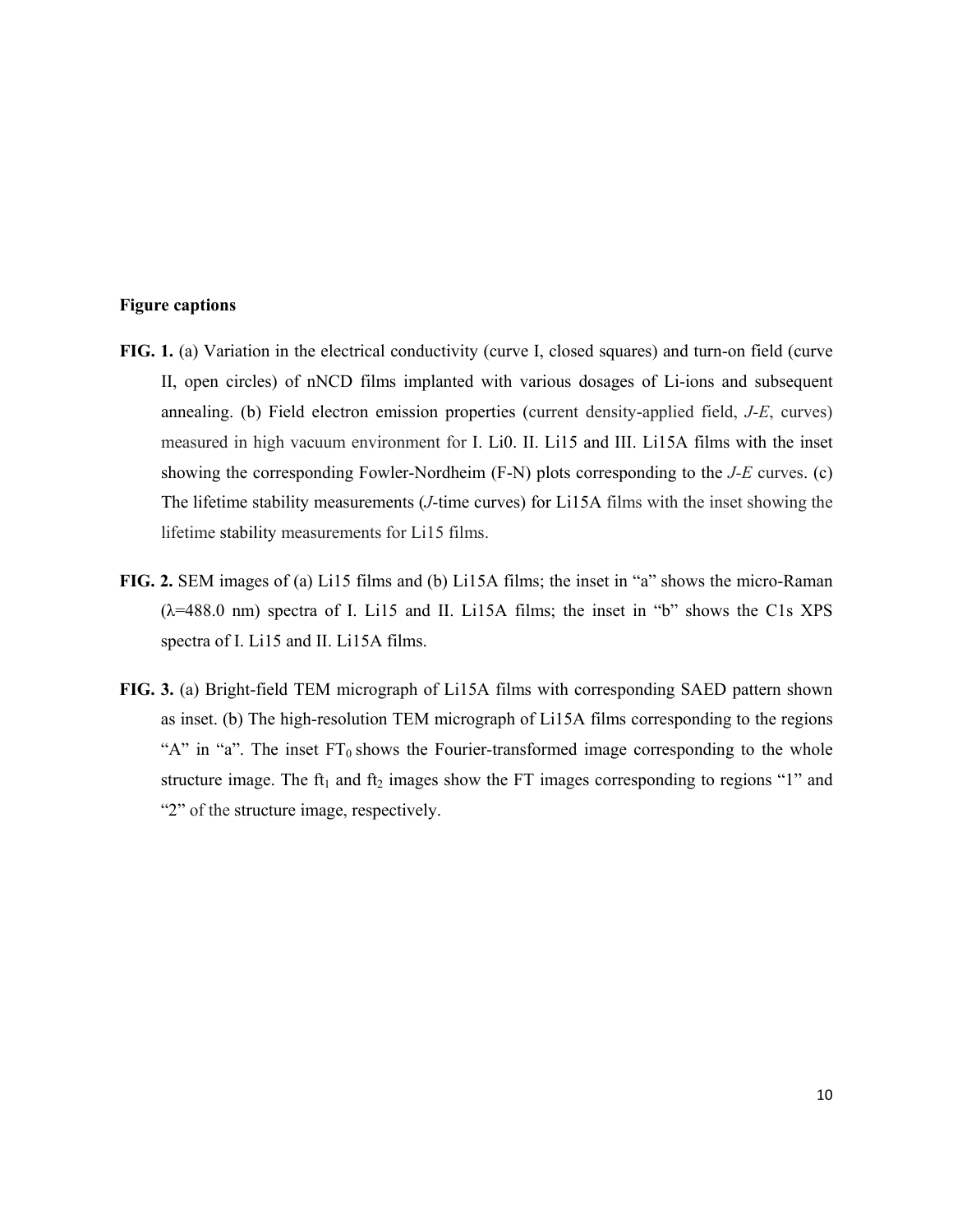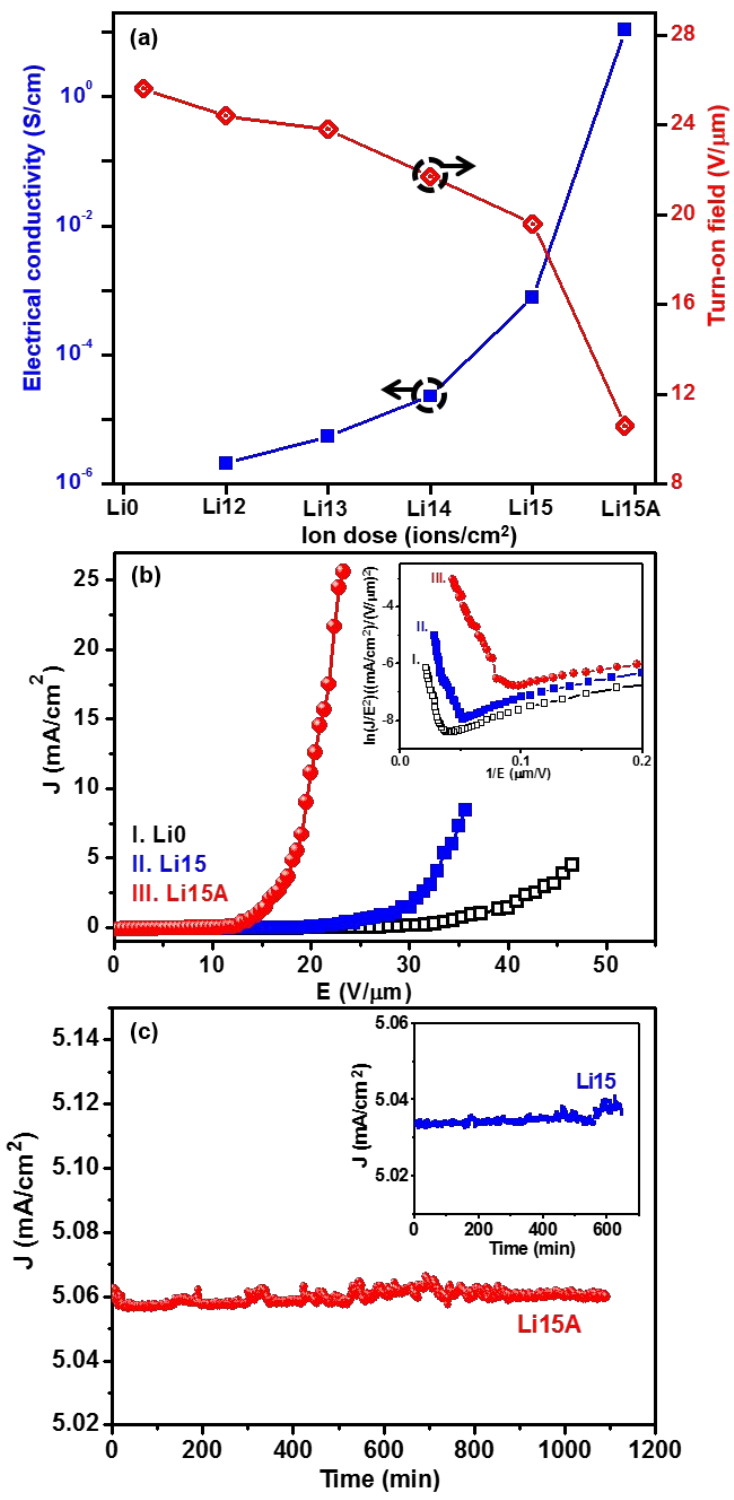